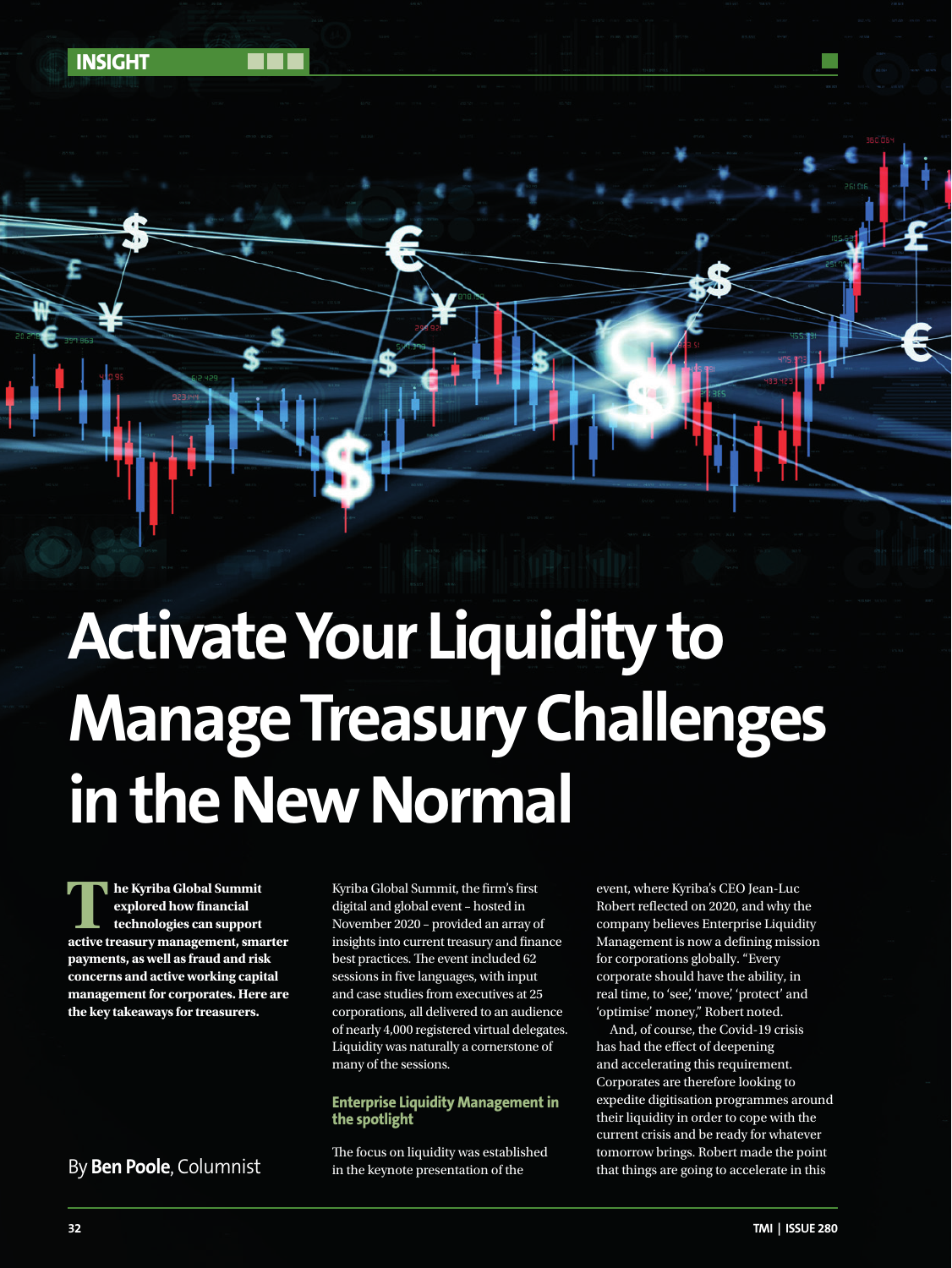# **INSIGHT**

regard, rather than slow down or return to 'normal'.

"Moving your cash management solution to a liquidity control provider is a game changer," he concluded. "Active liquidity platforms are what's in play in the current economy."

## **Seismic shifts in liquidity and payments**

As technology continues to evolve, the world of corporate finance is quickly shifting, particularly regarding connectivity in payments. In a session following Robert's keynote, Samuel Guillon, Kyriba's VP Strategy and former CFO, Colas Group, outlined a number of the tectonic shifts currently occurring in the world of corporate finance. The first of which is a liquidity glut, but he stressed that corporates should not equate plentiful liquidity with continuous availability.

"Liquidity flows into real economies through the commercial bank system, which can clog up faster and faster in a paradigm of ever-increasing liquidity," Guillon said. "Finance leaders now have to assume that liquidity is not only a strategic and volatile commodity but is also a fragile one, exposed to market disruptions."

As a consequence, all organisations need to prepare for cash disruptions through more active management of liquidity. Guillon noted that CFOs will dedicate more time, energy and resources to activate all possible sources of liquidity including available core funding, commercial paper and bond issues, accounting receivables mobilisation, accounting payables acceleration, active asset management, off balance sheet monetisation, and any other types of structural transaction.

Bank regulation can also have drastic liquidity consequences for corporates. Guillon pointed out that since 2008,

bank regulation around areas such as sanctions compliance has become increasingly complex. Even corporates and their subsidiaries that follow the rules to the letter can still find themselves entangled in a bank investigation that can temporarily cut off their access to liquidity until the bank is satisfied that no compliance breach occurred.

Faced with these complex challenges, corporates need to implement the right technology tools to support their access to liquidity. Guillon made the point that as liquidity may not be continuously available if left unchecked, corporates need to pursue an enterprise liquidity management approach. This can be supported by technology, such as artificial intelligence (AI) that can keep a constant watch on cash in relation to the latest developments in fraud and regulation.

Finally, a global connectivity framework is essential. "If you want to optimise flows – whether cars, fluids, energy or liquidity – the key word is network," Guillon commented.

## **Why a re-architecture of third-party connectivity is required**

Another session included a look at a recent Kyriba Pulse survey of 200 CIOs and VPs of IT, which found that a huge majority (93%) identified the bank connectivity component of their enterprise resource planning (ERP) project as one of the most complicated aspects of that project. One key reason for this is the lack of standardisation between banks in the message formats used.

Cameron Armbruster, Managing Director, Accenture, commented: "Even when a bank is using the same type of format, they all have some nuances to their own specific way that they do it. And even if you say, 'I'm going to use this consistent format, each bank means a

66

*Every corporate should have the ability, in real time, to 'see', 'move', 'protect' and 'optimise' money.*



different set-up and a different file that you need to send to them.' That immediately adds some complexity," he noted.

At global food company McCormick, this complexity was impacting its ability to establish host-to-host connectivity with its banking partners. Amit Garg, IT Business Relationship Consultant, McCormick, explained: "We used to have to design the format exactly for each bank's requirements. That's the first complexity. We need three resources at least from the IT team to get engaged and they would need between five to eight FTE [full-time equivalent] days for each of those, coming to something like 25 FTE days of IT efforts in setting up the connection. That's huge."

To tackle this complexity, McCormick brought in Kyriba to manage its bank connectivity. This involved McCormick designing a single payment file that it would use with Kyriba, which then translates that into the respective format that each of the corporate's banking partners use. The results have had a dramatic impact on the time McCormick now spends on its bank connections.

"We have saved around 70 to 80% on the set-up time, while the maintenance time has also decreased by around 90%," noted Garg. "We are just dealing with any change in the bank account numbers or the addresses of the vendors, that's all we have to worry about now. Any change in the bank file format is being handled by Kyriba."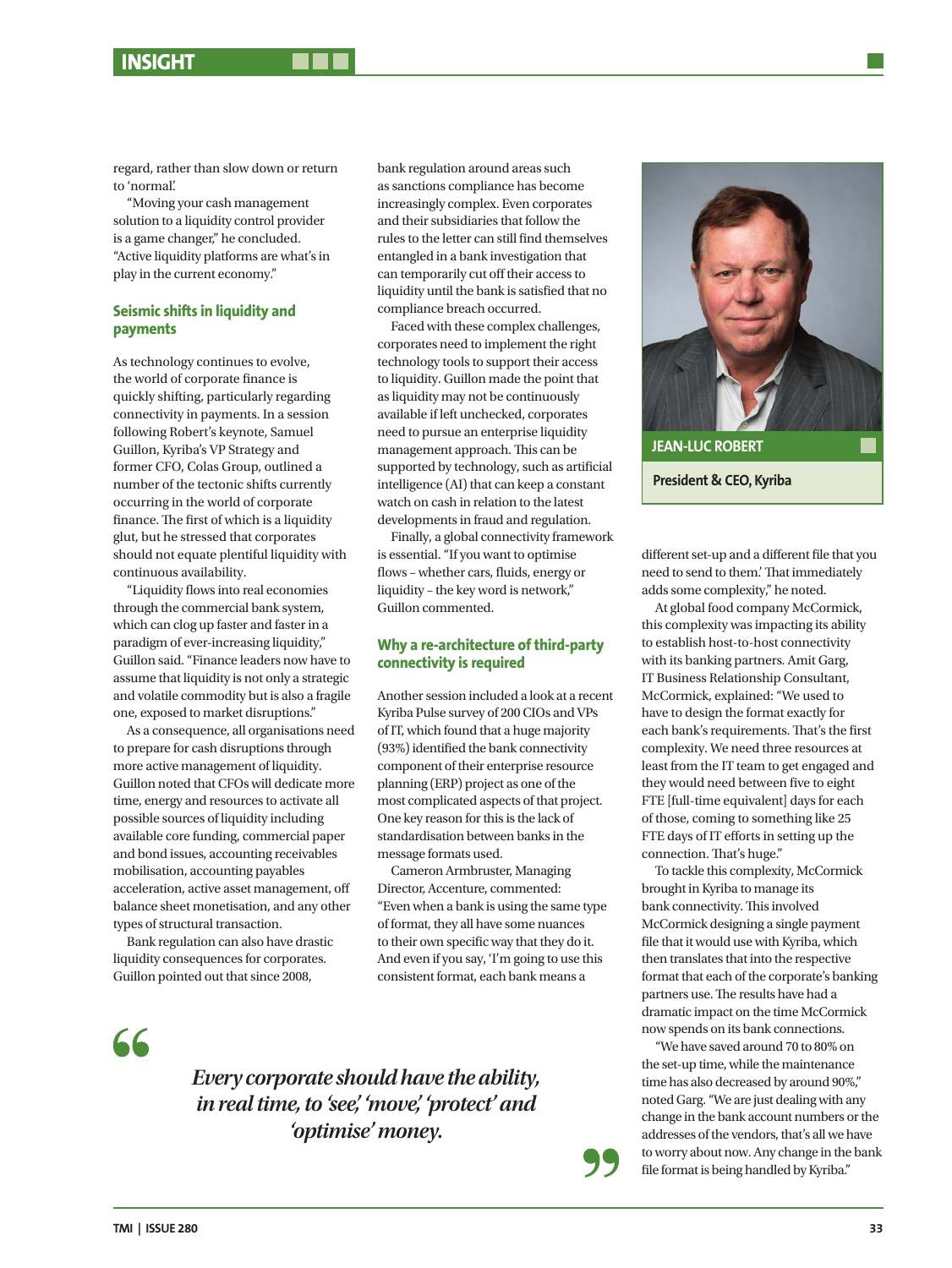## **The benefits of smarter payments**

The Kyriba Global Summit also featured a keen focus on optimising payments. In a session dedicated to how corporates can prepare for a new era of realtime banking and payment services, Kyriba's Chief Technology Officer ,Boris Lipiainen, explained how the firm's Active Liquidity Network aims to remove the raft of complexity and fees that exists in corporate payments today. He used the example of a subsidiary in the UK making payments to suppliers in Romania and Turkey to outline the issues.

"To actually make a payment to the Turkish or Romanian supplier, the treasurer of the subsidiary has to go through the following steps: approve a foreign currency payment; agree to the export rate offered by the bank, which is given without reference to a spread of interbank rates; wait for one or two days for the other FX [foreign exchange] rate to settle; and wait for one or two days more for the payment to be cleared by the subsidiary's bank via Swift and the corresponding bank network. Then they need to wait until the supplier confirms they received the funds and made a shipment, and finally reconcile it manually with the ERP system."

Not only is this clearly an inefficient way of doing business, but it is also stacked with costs for the corporate subsidiary, which incurs FX spread swap rates on every payment up to 100 basis points, and interbank transfer fees of £20 for every payment. It is this complex and costly challenge that the Kyriba platform seeks to simplify for corporates.

"Using the Kyriba platform, payments submitted by the UK subsidiary would be automatically converted to the

66

submitted to those banks the same day," Lipiainen explained. "The company can internalise and optimise its payment flows, they can see their cash balances and cash forecasts across all currencies and bank accounts in real time. The treasury at the headquarters can use the Kyriba cash forecasting and in-house bank modules to net in the outflows by currency and draw to the market to square off only the net currency positions. As soon as the payments are acknowledged by banks in real time or worst case, the next morning, the confirmations and automated general ledger [GL] entries can be imported into the UK subsidiary's enterprise resource planner for automated reconciliation."

relevant domestic clearing formats and

The company can also tap into competitive and transparent FX spreads with no hidden fees attached from banks that Kyriba is partnered with. "With no interbank fees, corporates can globally optimise FX exposures and costs, with same-day payments to 130 countries and automatic dual reconciliation," Lipiainen said.

### **Using supply chain finance programmes to benefit corporates and suppliers**

Another session examined how supply chain finance (SCF) solutions can be of particular use during the pandemic to generate additional free cash flow and secure supplier relationships, while maximising days payable outstanding (DPO).

Rob MacNeil, Global Treasurer at Canada-headquartered Cooke Inc, had SCF recommended by one of the company's lenders as a way of improving



the firm's cash to merchant cycle on the payables side. "We've recently done a global bank RFP [request for proposal] and, within that, we're looking at the entire payment process, of which supply chain financing is one component," MacNeil told delegates. "The benefits fit very well in terms of extending your DPO and at the same time providing advantages to the supplier."

Convinced of the benefits of such a programme, the next task was to work out how to administer it. With little spare bandwidth within group treasury, partnering with a third-party provider was the way forward at Cooke. With the company already having an existing relationship with Kyriba, it made sense to pick up the SCF module the company offers.

"At a high level, we looked at the costs of taking on an additional module, and factored that into the savings that are associated with the administration of the programme, which can be significant without a platform," MacNeil noted. "Then we looked at the interest savings by extending out our payments and that alone paid for the service. So even outside of any soft dollar savings, the interest savings from not having to pay early for those same suppliers easily paid for the platform."

Now up and running on the Kyriba module, the SCF process at Cooke enables thorough tracking of payments, while

*The company can internalise and optimise its payment flows, they can see their cash balances and cash forecasts across all currencies and bank accounts in real time.*